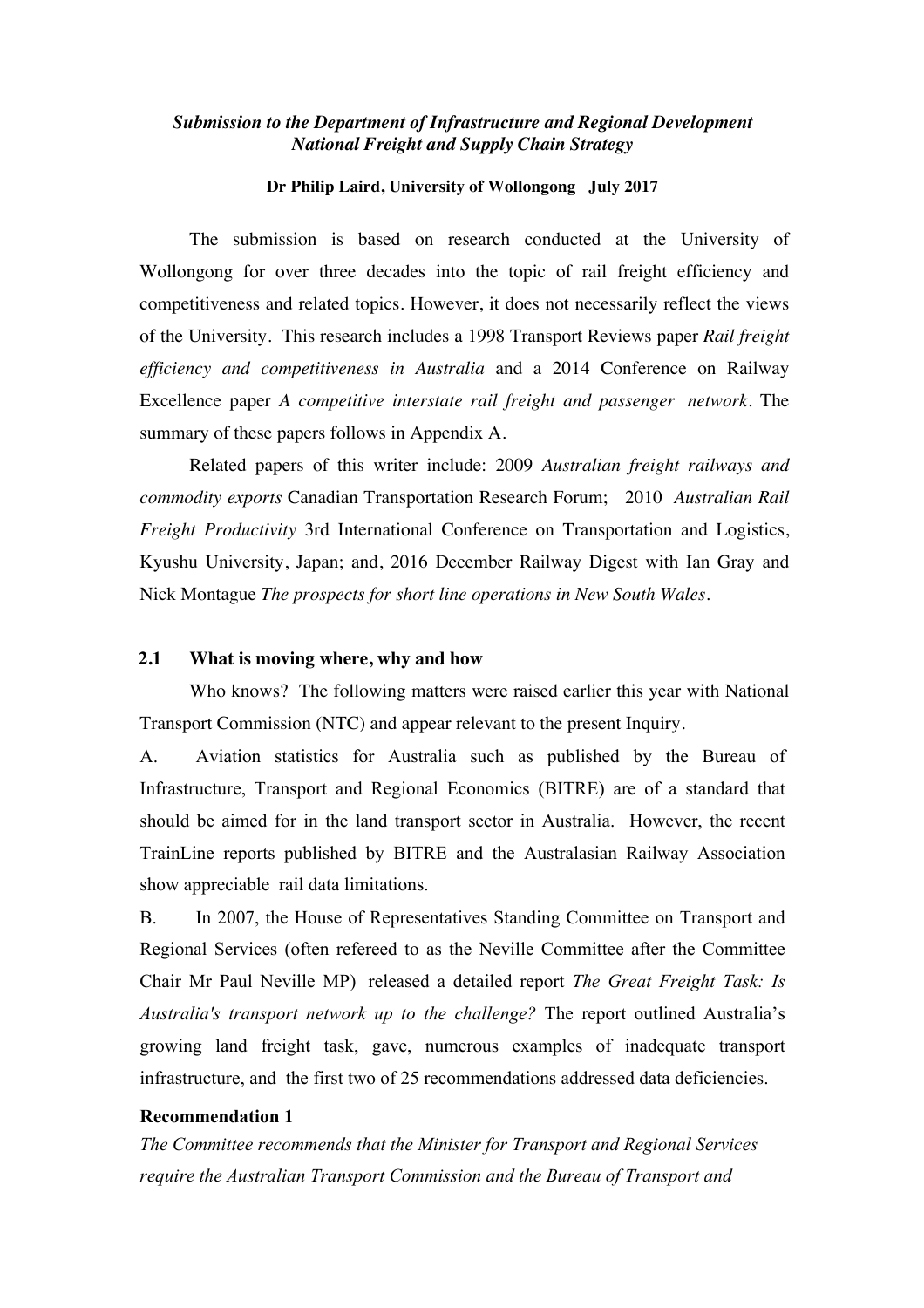*Regional Economics to undertake the establishment of a national transport database.* 

# **Recommendation 2**

*The Committee recommends that the Minister for Transport and Regional Services urgently initiate legislation requiring transport industry operatives to supply essential information for the proposed transport database.*

In more detail, the Committee in its 2007 report noted, **Transport Data** 

- 2.80 During the course of this inquiry, it became apparent that the data available on freight transport left much to be desired.
- 2.81 The problem is not a new one. …the Productivity Commission had called attention to it in 1999… in its report on *Progress in Rail Reform*, the Commission had noted that:

There is a lack of up-to-date transport data in Australia, impeding public debate and sound policy formation.

2.82 Again, in a supplement to that report, the Commission said, under the heading Data Gaps and Inconsistencies:

> Despite the extensive list of sources used to compile the database, a number of data gaps and inconsistencies remain, limiting the scope of this performance assessment.

2.83 In 2004, the National Transport Commission recognised the need for better data sources and proposed a national data framework. Professor Laird said that although efforts had been made to improve the situation, the BTRE noted in June 2006 that the problem still existed

> There is no single comprehensive source of time series data on freight transport movements in Australia. Time series of Australian freight movements must be derived from a range of different sources together with a range of assumptions…

The issue of rail data is perhaps the most vexing. …After 1997, the recently privatised railways have declined to permit public release of City to City data. …

2.84 The Committee considers that this problem should be dealt with immediately. It believes that the NTC proposal should be revived and that commercial interests should be required by law to provide the essential information the Australian and State Governments need to plan the long-term development of transport infrastructure.

C. Data deficiencies in Australian land transport data were noted at some length in the *Back on Track: Rethinking transport policy in Australia and New Zealand by* Philip Laird, Peter Newman, Mark Bachels and Jeffrey Kenworthy. 2001 UNSW Press, Sydney. This book, inter alia, included a ten point land transport plan of which item 10, guided by the United States experience, included *Establish a National Bureau of Transportation Statistics to improve transport data.*

Data deficiencies in Australian land transport data really need addressing.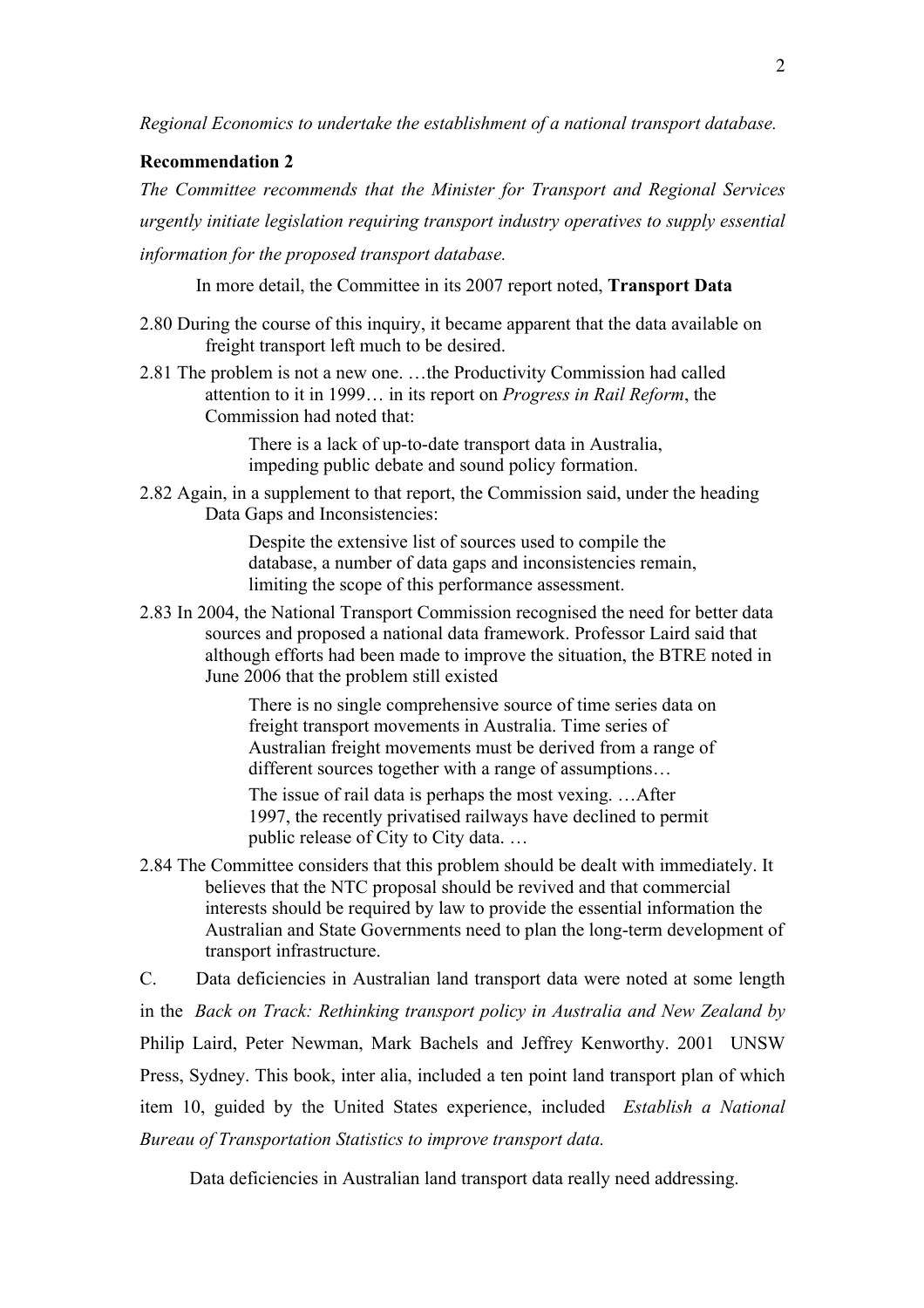## **2.2 Competitiveness in the Australian freight sector**

The **Australian road freight industry** is one of the most competitive in the world, and displays, in some instances, commendable innovation. However, many of the gains have been due to a high outlay by Government at three levels on roads that are now over \$24 billion per annum. The improved roads have allowed for an ongoing relaxation of mass and dimension limits for certain heavy trucks.

In Australia, NTC data shows that in 2014-15, heavy vehicle operators paid combined road user charges and registration fees revenues of about \$3 billion. This was about 12.5 per cent of all government outlays on roads of some \$24 billion. A case can be made that this level is too low, resulting in appreciable hidden subsidies for the heavier trucks that haul long distances each year. Many authorities over the years have recommended that should be remedied, with mass distance location pricing in the more populated parts of Australia.

It is of note that mass distance charges have been in use in New Zealand since 1978, and for a heavily laden semitrailer now amount to 56 cents per kilometre (or at \$A1 = \$NZ1.05, about 53 cents Australian per kilometre). In Australia, the same truck hauling 100,000 kilometres a year or more, pays registration and fuel road user charges of less than 17 cents per kilometre.

The difference is about 36 cents per km. So, for a Melbourne –Sydney haul of some 860 kilometres, the difference in road user charges for the same truck would be over \$300.

Data from New Zealand shows that their road user charges, which are mostly made up of mass distance charges levied on heavy truck operations, account for some 37 per cent of all revenue to their land transport fund.

The resulting hidden subsidies for heavy long-distance trucks are one reason why there has been a steady drift from rail to road for interstate freight, to the point that there are now over 15 million tonnes per annum (mtpa) of freight moved between Sydney and Melbourne, by over 3000 B-Doubles and semi-trailers each day. On this corridor, rail now moves about 2% of intercapital city freight in containers (2015 ARTC Business case for the Inland Railway) along with some steel and other bulk freight. In the early 1990s, rail moved over 20 % of intercapital city freight on this corridor.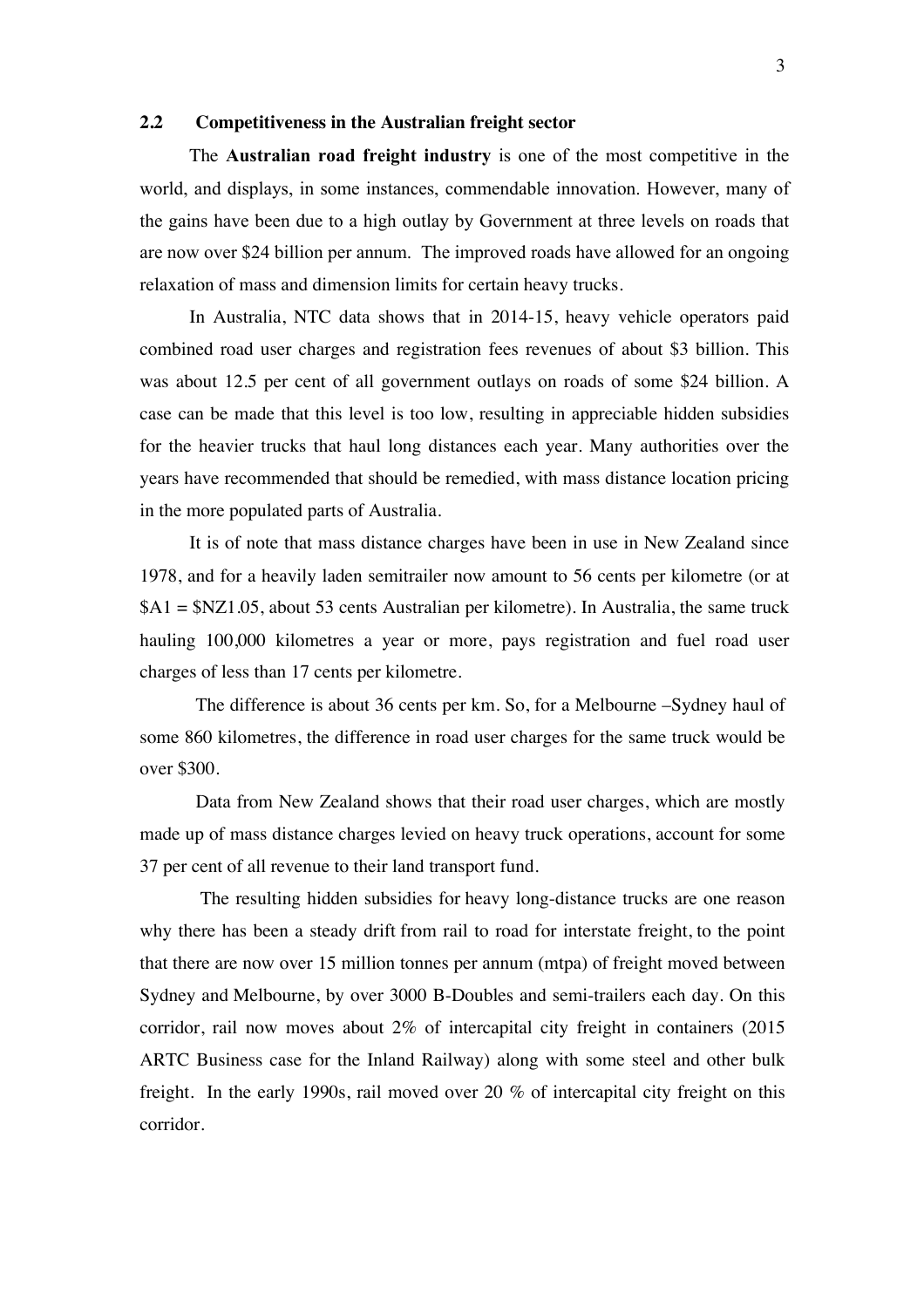The **Australian rail freight industry** has operations ranging from world best practice (notably the iron ore railways of the Pilbara Region of WA) down to substandard. Along with the difficulties caused by break of gauge (something Britain, Canada, New Zealand and the US mainly solved during the late  $19<sup>th</sup>$  Century), there are text book examples including coal haulage by rail to Port Kembla south of Sydney that needs four powerful locomotives to haul just 44 wagons with 75 tonne payloads (3300 tonnes), through the congested inner - west Sydney network and over sustained steep grades and much poorly aligned track.

Australia's inter-state rail network largely owned or leased by the Australian Rail Track Corporation (ARTC) is substandard with lower axle loads and restricted train lengths when compared with mainlines of the two Canadian Class I railroads and the United States Class I railroads. On the North South corridor and over the Adelaide Hills, double stacking of containers is precluded, and average speeds still fail, despite the ARTC investments that did not extend to track straightening (except for minor curve easing), to meet the standards set in the late 1990s by the Australian Transport Council. Clearly, and as also noted by Neville Committee in its 2007 freight report, the some track straightening is needed on the interstate deviations.

It is important that construction of new sections of an Inland Railway be undertaken to higher standards than currently prevail over much of the ARTC network. The approach in the 2016 ARTC Service Offering for axle loads and crossing loops suggests current ARTC standards, with "future proofing" allowing for 30 tonne axle loads and 3600 metre long crossing loops later. This raises the questions: will 60 kg per metre rail be used rather than the light weight 50 kg/m as used on the Alice Springs Darwin line; also, is the ARTC 1800 metre length long enough?

Average speed depends on the minimum radius of curves. The ARTC has suggested a ruling curvature of 800 metres should suffice but in more difficult terrain it could be 400 metres. Surely, it should be agreed to adopt a Queensland Rail standard of a minimum radius of 2200 metres for curves on new track.

In short, standards much superior to the current ARTC standards should be employed for all new construction. As suggested by NSW rail engineer John Whitton in the 19 th Century, any savings in cheaper construction will be offset forever by higher train operational costs.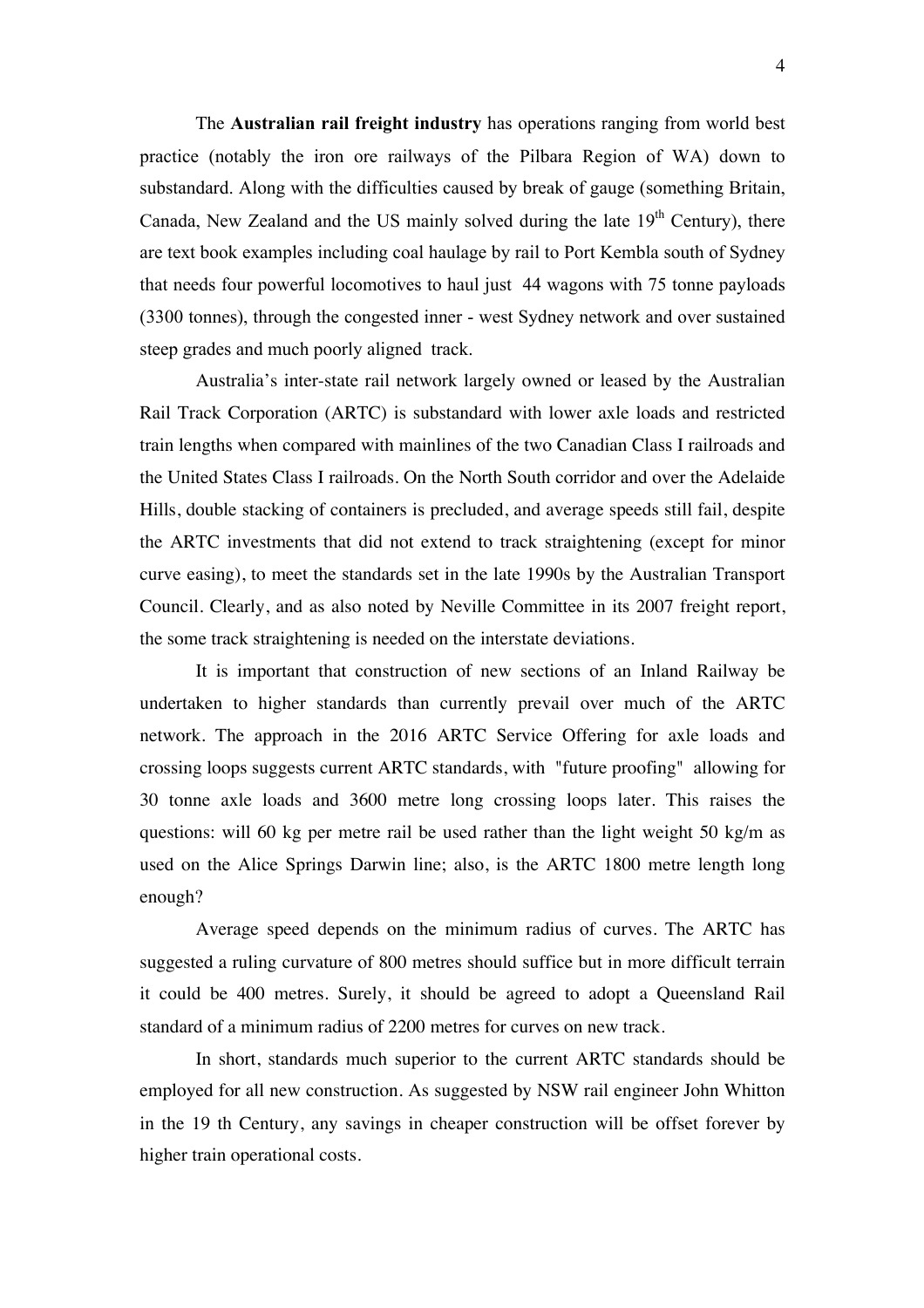The comments in a 2014 Conference on Railway Excellence paper by Phillip Imrie called *Productivity goals – the next steps* are relevant.

In the 1990s, the Australian Federal Government embarked on a series of national productivity reforms aimed at delivering a world competitive economy. These reforms were accompanied by productivity requirements covering the operational configuration of the national rail network. These requirements (in effect targets) included the composition of the network, its basis of management as well as targets for productivity in terms of transit time, axle loading, train length, clearance outline and service reliability. The targets were selected on the basis that they allowed above rail operators to be competitive in the market place of the time.

Since the 1990s however, global opportunities and competition have increased. As a result, to maintain the level of continuous improvement required to match global progress, the original targets need to be revised significantly to produce a new set of goals which are required to support the future economic competitiveness of Australia.

A further factor affecting rail freight performance is that of Intermodal Terminals. These were considered, along with some shortcomings, in the above mentioned Neville Committee report *The Great Freight Task: Is Australia's transport network up to the challenge?* 

### **General comment**

As a result of high road productivity, low road pricing for heavy trucks, and a substandard rail system serving south east Australia, there are too many loads on roads. Some twenty years ago, Australia had the most road freight (net tonne km) per capita. Is this still the case ?

In 2003-04, the articulated truck task was 121 billion tonne km. Since then, this road freight task has shown strong growth to 157 billion tonne km in 2015-16 (ABC SMVU), whilst non-bulk rail showed little or no growth.

By the late 20th century there was ample evidence that all was not well with railways - particularly in New South Wales. Here, a House of Representatives Standing Committee on Transport, Communications and Infrastructure found in 1989 that *"...The plain fact is that a greatly increased amount of freight could be carried*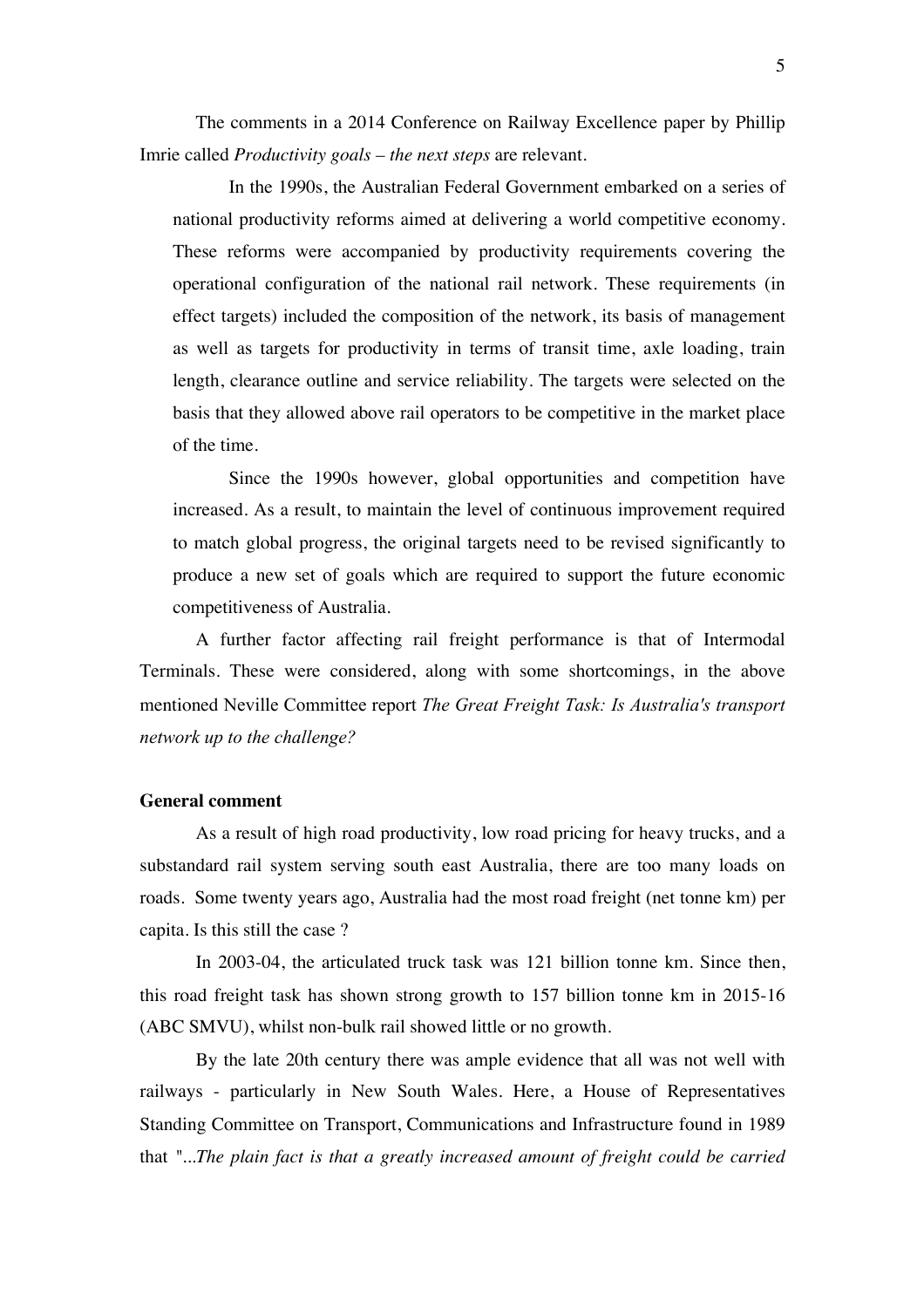*across the continent by rail more efficiently and with greater safety than it ever could be by road. ... If rail were more efficient and carried the amount of freight it should, lives would be saved, less non-renewable resources would be used and less pollution would be generated."*

As seen by the Secretary of the Australian Treasury, Dr Ken Henry (2002 at a BITRE Colloquium) projected increases in urban traffic and interstate road freight raised "important issues"*;* also *"Not dealing with these issues now amounts to passing a very challenging set of problems to future generations."* 

Five years after Dr Henry's comment, with yet another inquiry (the above cited Neville Committee), the then chairman of the Committee, Mr Paul Neville MP said (on ABC Radio 4 February 2007) *"We know that the freight task is going to double in the next 20 years, and because of that, our roads will become totally and utterly congested if we don't do something serious about rail in that time."*

A speech given by the then NTC Acting Chairman on 14 February 2006 noted that "only 10-20 per cent of the road freight task is contestable." Accepting that only 10 per cent of the 2003-04 articulated truck task of 121 billion tonne km is transferred to rail, the reduction in diesel use at 2004 estimates of 36.7 tonne km per litre (ABS, SMVU) would be about 330m litres (per year). The diesel needed by rail would be about 110m litres and allowing for some road pickup and delivery, a net saving of over 200m litres per year would result. There would also be an appreciable reduction in both carbon dioxide emissions and improved road safety.

Incidentally, the current discussion paper does not appear to mention emissions. Perhaps the final document could mention this, and emissions could be adopted as a likely key indicator.

## **3.1 Urban growth pressures**

Trucks are important to Australia, but there are too many running on roads in both major cities, and certain regional cities.

Hence soft targets to get more containers moving to and from ports onto rail. It would be good to see more containers on rail and to get some bulk freight, currently on roads through cities, onto rail, or in some cases, sea. Or pipelines or conveyors.

By way of example, for over 40 years, Hansons had moved aggregate from their Bass Point Quarry in Shellharbour to inner Sydney by ship. However, in 2011,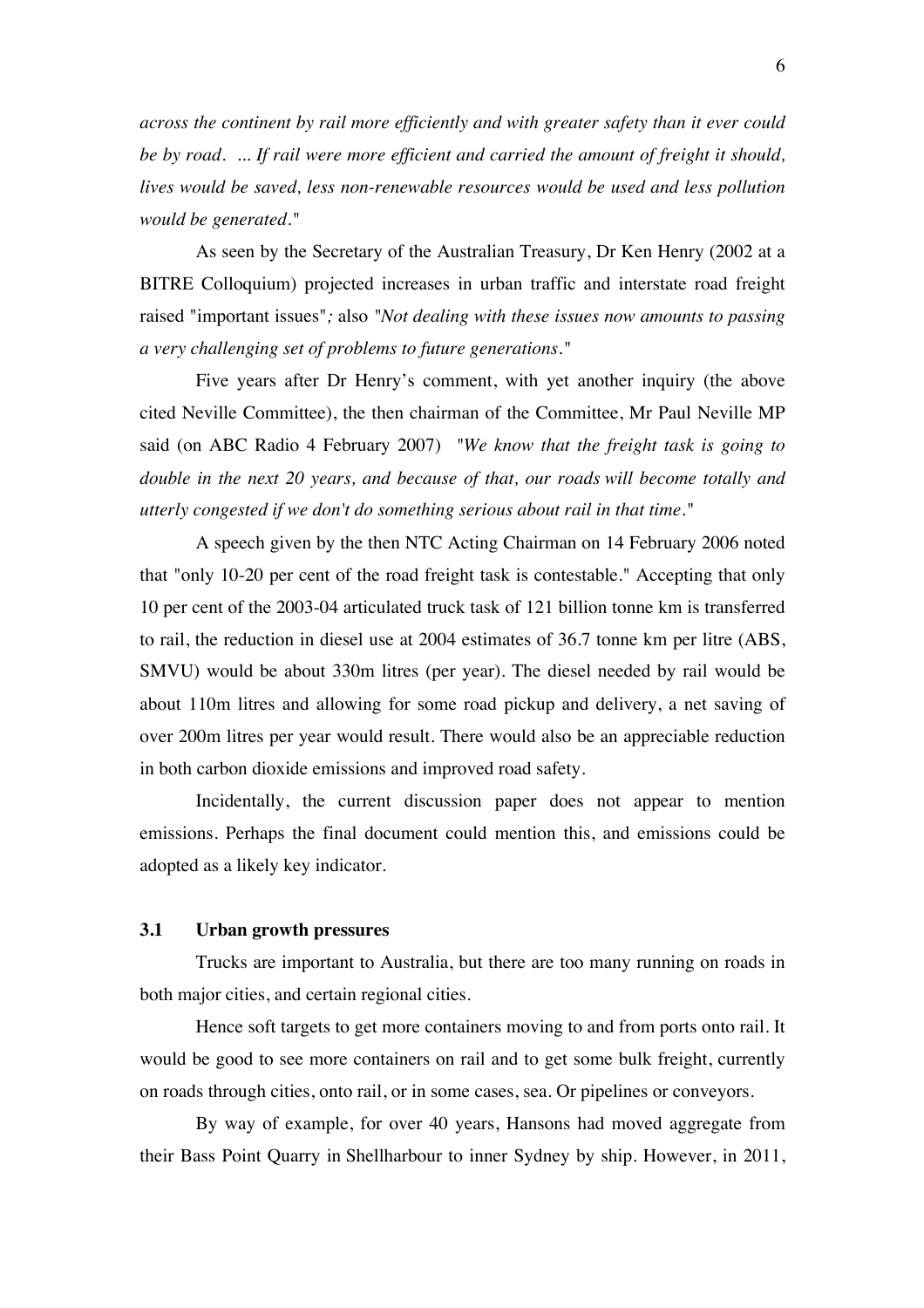they sought and obtained permission from the New South Wales Government to discontinue the use of shipping and put quarry trucks on congested Wollongong and Sydney roads. What would it take to get this freight back onto coastal shipping?

Shipping was once used extensively to move oil and petrol to regional ports. Some of this then went by rail. With the advent of B-doubles in the late 1980s, more was then moved to rail.

Yet, today, Australia over-relies on road freight of petrol and diesel, often with tragic consequences. One such was the 2013 fatal crash involving an oil tanker at Mona Vale, in Sydney where later the company owning the truck was found in 2014 pleaded guilty to 67 counts of operating unsafe vehicles, related to its Victorian fleet. The key safety breaches included problems with trucks' brakes and shock absorbers, oil leaks and worn tyres.

External costs of articulated truck operations (excluding an older estimate of the under-recovery of road system costs of \$1.5 billion per annum) were estimated by this writer in 2006 (*Freight transport cost recovery in Australia*, Australasian Transport Research Forum, Gold Coast) as a further \$1.5 billion per year.

External costs include road congestion, noise and air quality as well as emissions. These costs were canvassed in the 2012 report by the NSW Independent Pricing and Regulatory Tribunal of New South Wales in its Review of Access Pricing for the NSW Grain Line Network. Most external costs are imposed in urban areas.

Although external costs do not appear to be mentioned in the current discussion paper, it is submitted that they are significant, and should be picked up in the final document and as a likely key indicator.

## **3.2 Corridor Pressures**

It is not just port corridor pressures but land transport corridors that need attention.

By way of example, the 2007 Neville Committee noted the option and advantages of a Fassifern Maitland new rail freight route. It was noted in a 2012 Infrastructure NSW document, and a 2016 NSW Planning statement. It also appears in current Infrastructure Australia Priority List. Yet, a corridor is yet to be identified and protected, as it was over 10 years ago by the Queensland Government for a Toowoomba Range rail crossing to form part of an Inland Railway.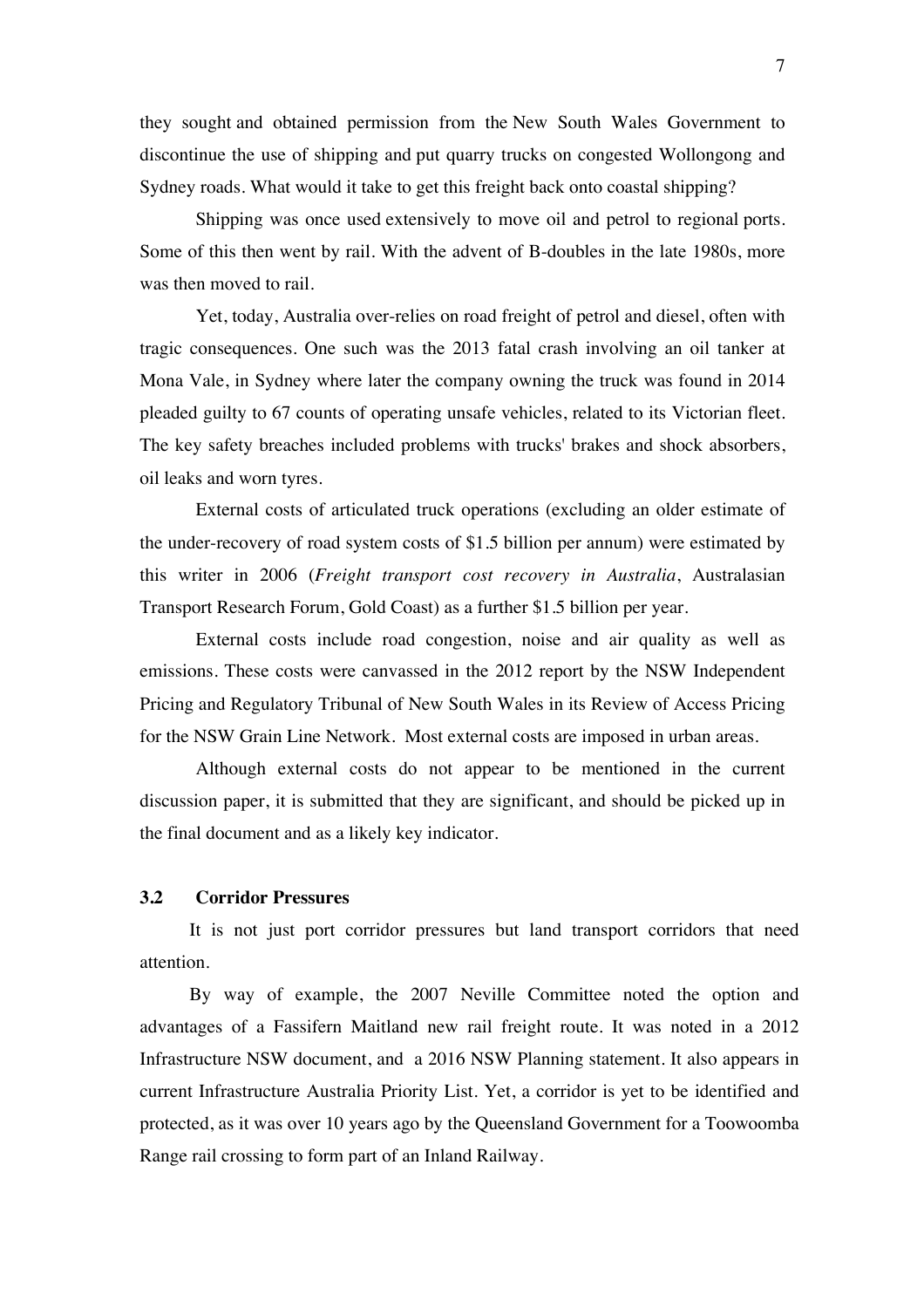#### **3.3 Regulation**

It is submitted that the road freight industry is under-regulated and the rail freight industry is over regulated.

Some years ago, Frank J. Hussey in an article "Safety and Compliance – Road vs. Rail" imagined of a group of 5 truck drivers and 5 train drivers with the necessary equipment and "endorsed licences" to drive their respective vehicles, and a registered business, who have separately decided to establish an interstate freight operation.

Basically, the trucking company can start straight away. However the rail company has significant administrative hurdles to be addressed with regulators before starting operations: Formal accreditation, Personnel management, Qualifications to drive the train, and then, Track Access agreements.

This is a sure recipe for more "loads on roads" and perverse safety outcomes.

A related situation is the difficulty in getting 'short line' operations up and going to assist movement of grain. The Neville Committee in the above cited 2007 report noted the positive Canadian experience with Short Line operations, and recommended their consideration in Australia.

The above cited 2016 paper *The prospects for short line operations in New South Wales* notes, inter alia, **a one-size-fits-all approach to rail regulation and policy** as one of 10 factors leading to lack of short line operations in Australia.

### **4.3 National freight performance indicators**

In a recent publication "Freight rates in Australia" Bureau of Infrastructure, Transport and Regional Economics (BITRE) notes that the major trends are steep declines in real freight rates from 1975 to 1985 for road and from 1985 to 1995 for rail and then a basically flat trend.

Freight rates will continue to be an important key indicator. So also will service factors including reliability and transit times. However, it is suggested that other indicators should be measured, monitored, and regularly reported on. Some suggested indicators follow.

A. The first and foremost one should be safety. Some data on fatal crashes involving articulated trucks is given by BITRE Road trauma Australia 2016 statistical summary and this is helpful. However, it would be good to see this extended to other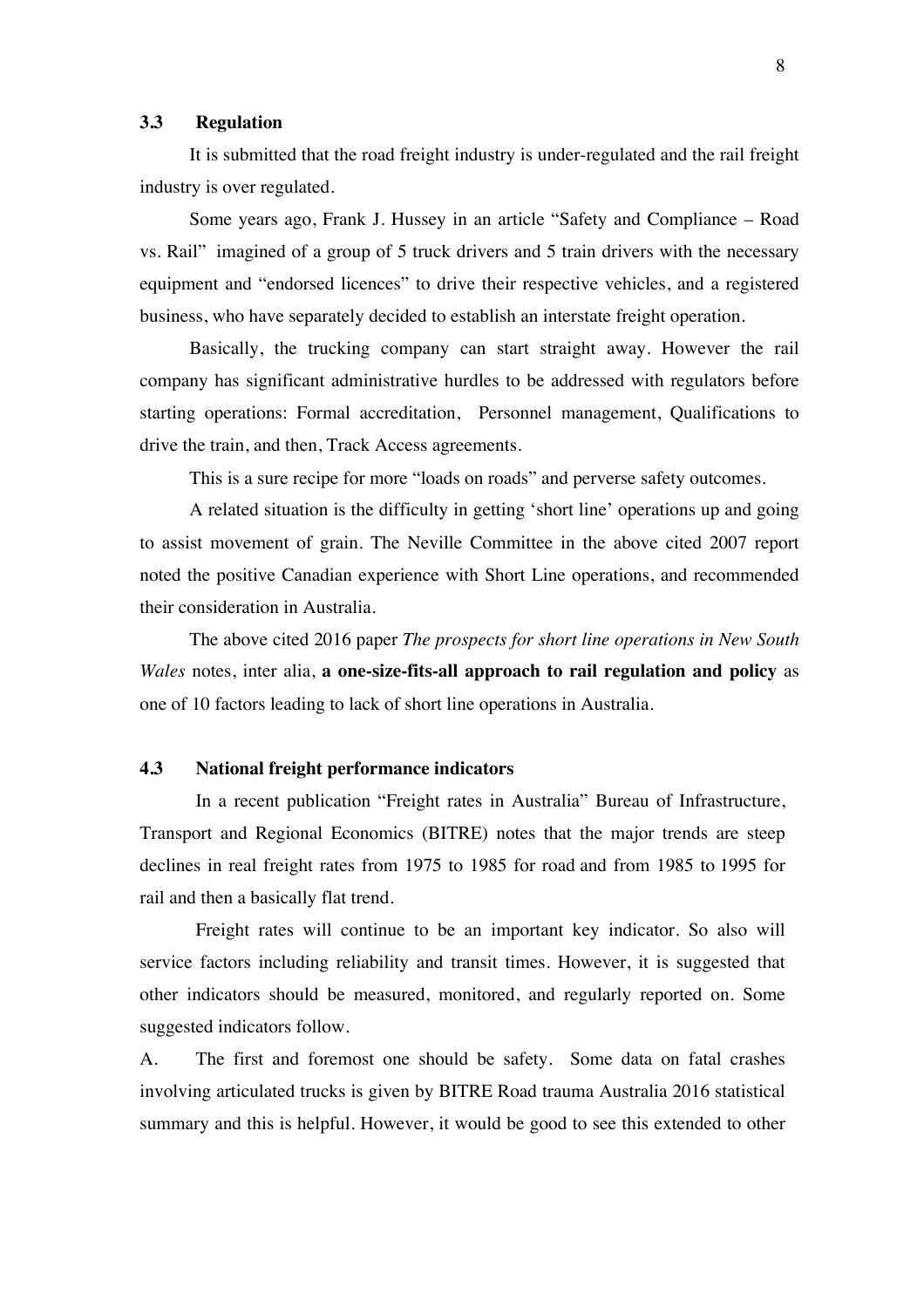modes; and to give averages of the number of fatalities (and separate data for serious injuries) per billion tonne kilometres.

B. The second one is energy efficiency. In previous decades, the growing use of oil in road transport and the cost of oil imports was of concern to government. International oil prices are likely in future years to concern governments. In 2004, oil prices were rising, yet there were government forecasts that oil could be expected to drop back to \$20 a barrel. However, by mid 2008, oil prices had peaked at about \$146 per barrel. With the global recession, oil prices have since receded and fluctuated. However, there is a case for any national freight strategy, as did the 2011 Queensland Government freight strategy (a generally commendable document), to recognise "oil vulnerability."

More information should be collated and published on energy efficiency of various freight transport modes.

C. Related to energy efficiency is also reduce greenhouse gas emissions. These should also be monitored with publication of data

D. Other external costs should also be monitored with publication of data.

## **Conclusion**

The current exhibition of a draft National Freight and Supply Chain Strategy is helpful. It is hoped the final strategy will assist in Australia getting better balance between road freight and other freight modes. The diversion of some freight from road to rail (or sea, conveyors or pipelines) would not only improve road safety but reduce the use of imported oil but also reduce greenhouse gas emissions and in some cases, after appropriate capital investment, lower freight costs.

Key indicators should include safety, energy efficiency and emissions. Plus progress in meeting targets such as a percentage of movement of containers to and from ports by rail in each major city.

With Australia's population having grown to over 24 million, road outlays costing over \$24 billion per year, and road congestion due to cost \$20 billion a year by 2020, freight reform is needed at a national level. The challenge is to ensure that the present review actually leads to appreciable reform without undue delay.

Associate Professor Philip Laird, Ph D, FCILT, Comp IE Aust Faculty of Engineering and Information Sciences University of Wollongong NSW 2522 28 July 2017